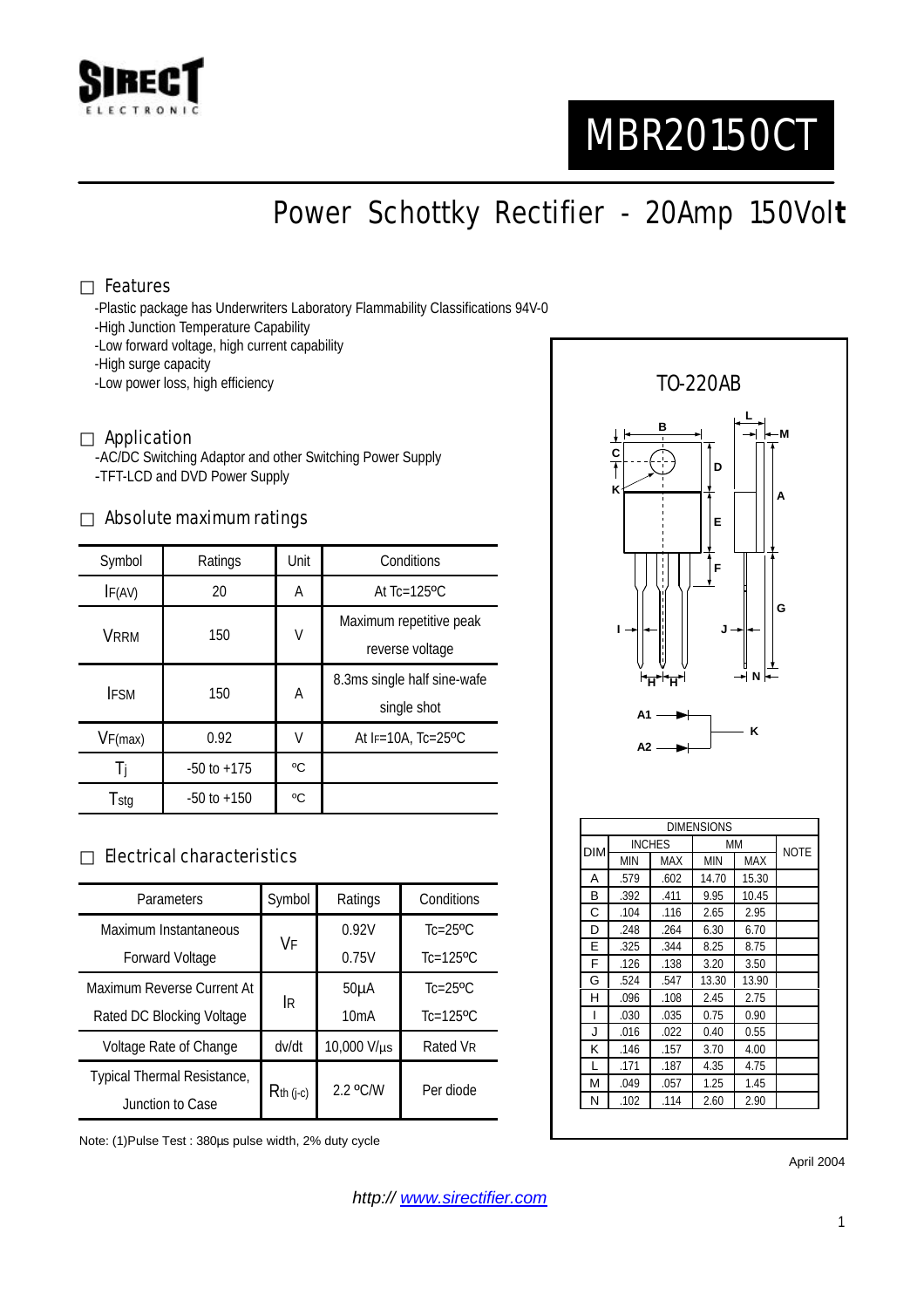### MBR20150CT



**Figure 1. Average forward power dissipation versus average forward current (per diode)**



**Figure 2. Average forward current versus ambient temperature (d= 0.5, per diode)**



**Figure 3. Non repetitive surge peak forward current versus overload duration (maximum values, per diode)**



**Figure 4. Relative variation of thermal impedance junction to case versus pulse duration (per diode)**







**Figure 6. Junction capacitance versus reverse voltage applied (typical values, per diode)**